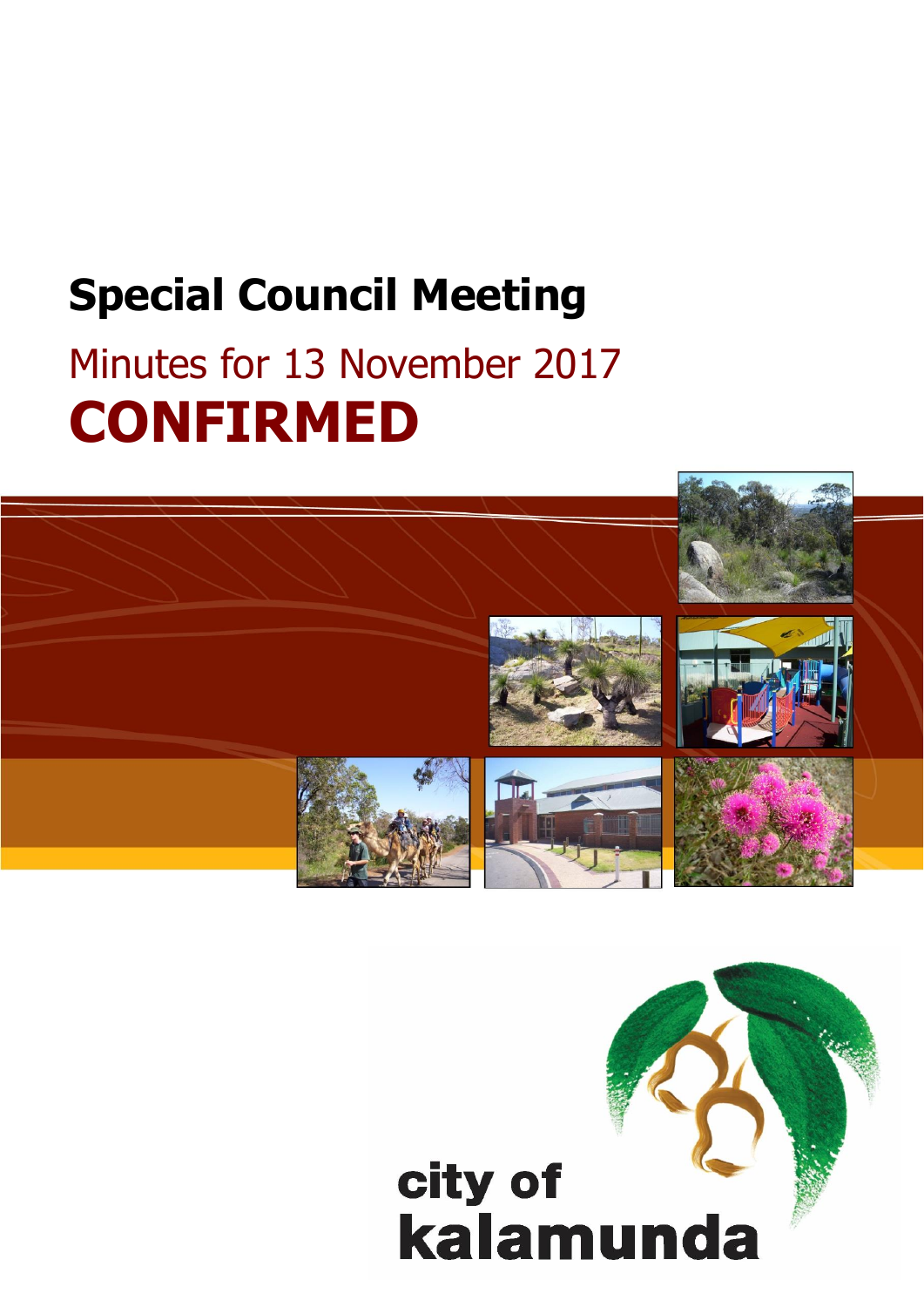# **INDEX**

| 1.0  |                                                                         |  |
|------|-------------------------------------------------------------------------|--|
| 2.0  | ATTENDANCE, APOLOGIES AND LEAVE OF ABSENCE PREVIOUSLY APPROVED 3        |  |
| 3.0  |                                                                         |  |
| 4.0  |                                                                         |  |
| 5.0  | ANNOUNCEMENTS BY THE MEMBER PRESIDING WITHOUT DISCUSSION 4              |  |
| 6.0  |                                                                         |  |
| 7.0  |                                                                         |  |
| 8.0  |                                                                         |  |
|      | <b>SCM 15. COUNCIL MEETINGS STRUCTURE - RESCHEDULING AUDIT AND RISK</b> |  |
| 9.0  |                                                                         |  |
| 10.0 |                                                                         |  |
|      |                                                                         |  |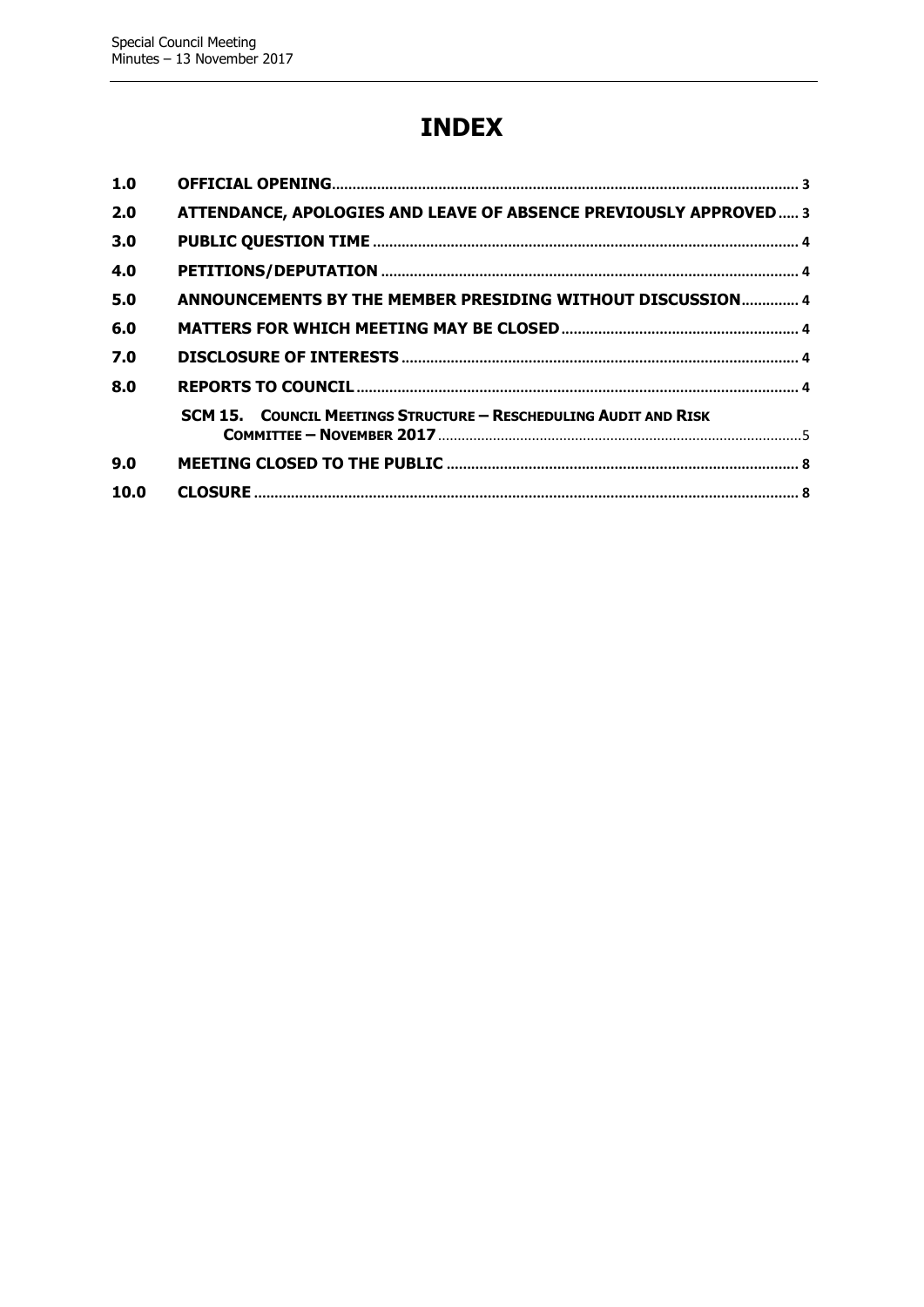# **MINUTES**

# <span id="page-2-0"></span>**1.0 OFFICIAL OPENING**

The Presiding Member opened the meeting at 5.32pm, welcoming Councillors, Staff and Members of the Public Gallery.

#### <span id="page-2-1"></span>**2.0 ATTENDANCE, APOLOGIES AND LEAVE OF ABSENCE PREVIOUSLY APPROVED**

#### 2.1 **Attendance**

#### **Councillors**

John Giardina (Mayor) (Presiding Member) North West Ward Lesley Boyd **South West Ward** Allan Morton **South West Ward** Sara Lohmeyer North West Ward Cameron Blair **North Ward** Cameron Blair **North Ward** Tracy Destree North Ward

# **Members of Staff**

| Rhonda Hardy    | <b>Chief Executive Officer</b>                        |
|-----------------|-------------------------------------------------------|
| Gary Ticehurst  | Director Corporate & Community Services               |
| Dennis Blair    | Director Asset Services                               |
| Donna McPherson | Executive Research Officer to Chief Executive Officer |
|                 |                                                       |

# **Members of the Public** 0

#### **Members of the Press** 0

#### 2.2 **Apologies**

**Councillors**

Geoff Stallard South East Ward Brooke O'Donnell South West Ward Dylan O'Connor North West Ward David Almond North West Ward Margaret Thomas North Ward

Michael Fernie South East Ward

# **Members of Staff**

Natalie Martin Goode **Director Development Services** Simon Di Rosso General Counsel & Executive Advisor, Governance & Legal

# 2.3 **Leave of Absence Previously Approved**

Nil.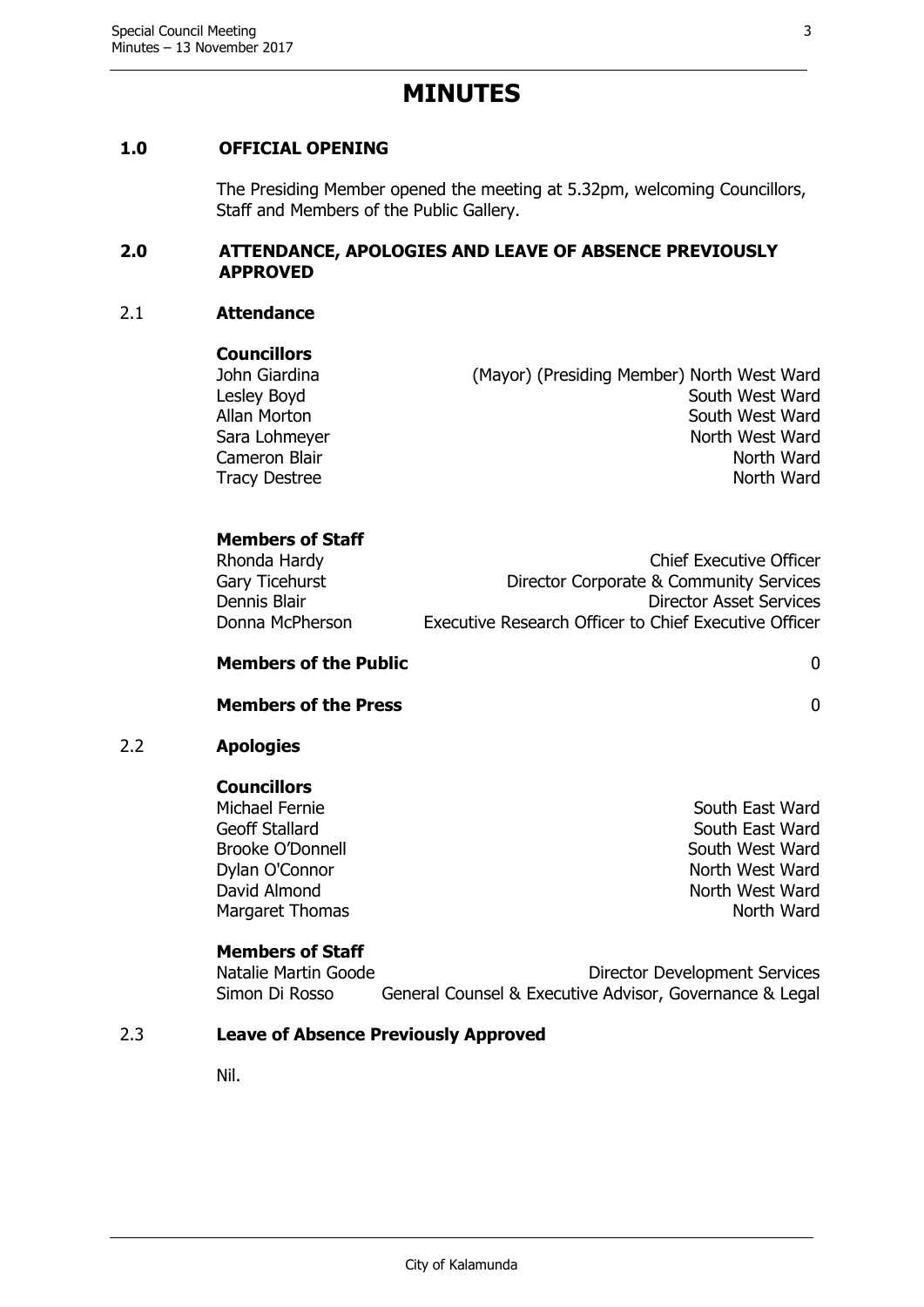#### <span id="page-3-0"></span>**3.0 PUBLIC QUESTION TIME**

A period of not less than 15 minutes is provided to allow questions from the gallery on matters relating to the functions of this meeting. For the purposes of Minuting, these questions and answers are summarised.

3.1 Nil.

# <span id="page-3-1"></span>**4.0 PETITIONS/DEPUTATION**

4.1 Nil.

#### <span id="page-3-2"></span>**5.0 ANNOUNCEMENTS BY THE MEMBER PRESIDING WITHOUT DISCUSSION**

5.1

#### <span id="page-3-3"></span>**6.0 MATTERS FOR WHICH MEETING MAY BE CLOSED**

6.1 Nil.

# <span id="page-3-4"></span>**7.0 DISCLOSURE OF INTERESTS**

#### 7.1 **Disclosure of Financial and Proximity Interests**

- a. Members must disclose the nature of their interest in matters to be discussed at the meeting. (Section 5.65 of the *Local Government Act* 1995.)
- b. Employees must disclose the nature of their interest in reports or advice when giving the report or advice to the meeting. (Section 5.70 of the Local Government Act 1995.)
- 7.1.1 Nil.

# 7.2 **Disclosure of Interest Affecting Impartiality**

- a. Members and staff must disclose their interest in matters to be discussed at the meeting in respect of which the member or employee had given or will give advice.
- 7.2.1 Nil.

# <span id="page-3-5"></span>**8.0 REPORTS TO COUNCIL**

Please Note: declaration of financial/conflict of interests to be recorded prior to dealing with each item.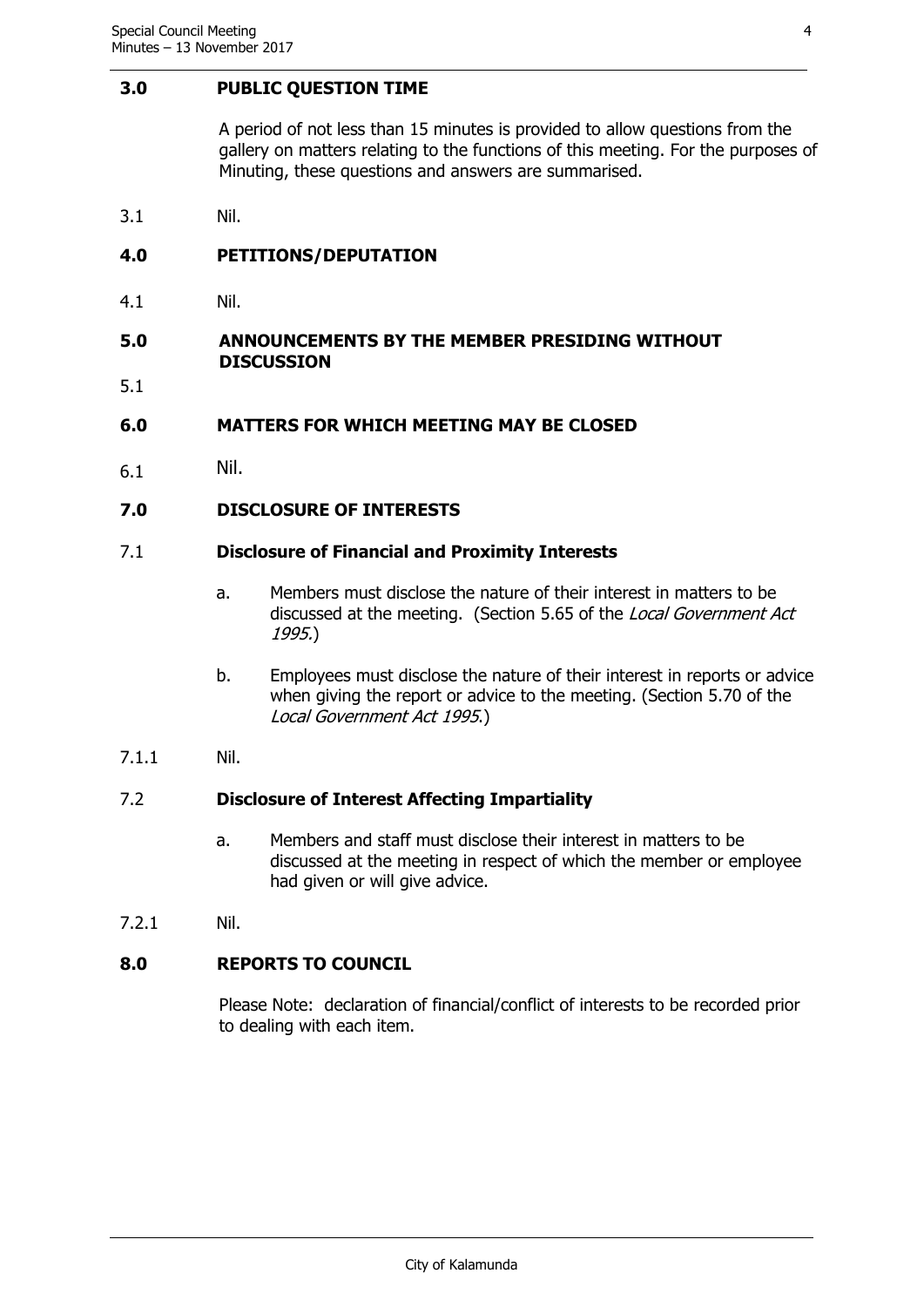**Declaration of financial / conflict of interests to be recorded prior to dealing with each item.**

#### <span id="page-4-0"></span>**SCM 15. Council Meetings Structure – Rescheduling Audit and Risk Committee – November 2017**

Previous Items File Reference N/A Applicant N/A Owner N/A

Responsible Officer Chief Executive Officer Service Area **Governance, Strategy & Legal Services** 

# **EXECUTIVE SUMMARY**

- 1. The purpose of this report is to consider moving the date of a scheduled Audit and Risk Committee Meeting form the  $20<sup>th</sup>$  November 2017 to  $27<sup>th</sup>$  November 2017.
- 2. At the Audit and Risk Committee meeting on 20 March 2017, Council resolved to approve the following proposed dates for the Audit and Risk Committee:
	- Monday 19 June 2017
	- Monday 18 September 2017
	- Monday 20 November 2017
- 3. The request to reschedule the Audit and Risk Committee meeting from 20 November 2017 to 27 November 2017 is to enable Council consideration of the Audit Findings Report prepared by the City's Auditors.

# **BACKGROUND**

- 4. The Audit of the City's Financial Report was undertaken by Grant Thornton who completed an audit of the report for the financial year ended 30 June 2017.
- 5. The City is currently awaiting a final copy of the Audit Findings Report.
- 6. The Audit did not identify any material adverse findings affecting the City's operations. The Audit Findings Report contains details of the audit focus areas, audit findings and recommendations.

# **DETAILS**

7. Rescheduling the Audit and Risk Committee Meeting from 20 November 2017 to 27 November 2017 will enable the Council to consider all matters relating to the City's 2017 Financial Report and reduce the need to conduct a separate Audit and Risk Committee Meeting.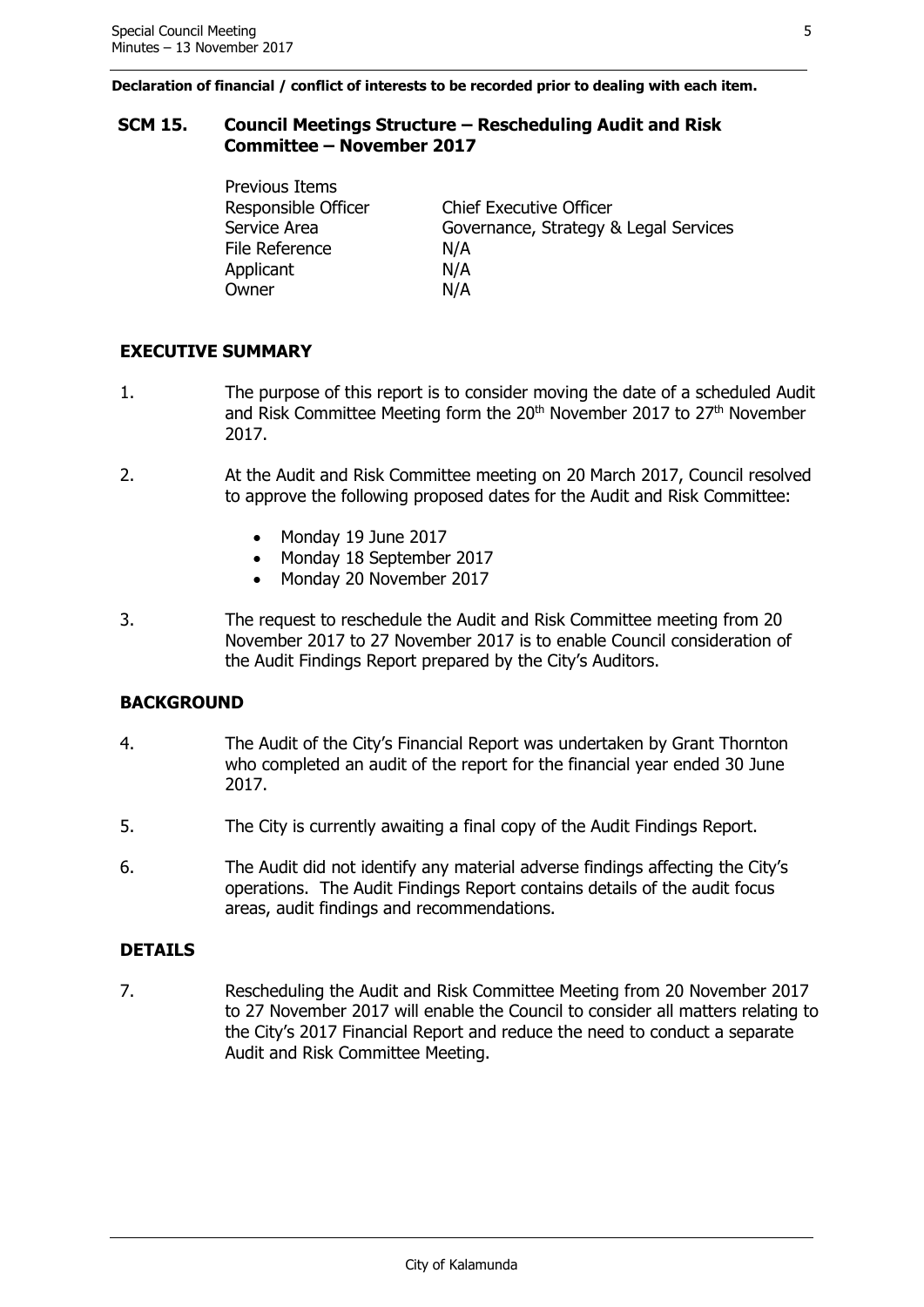# **STATUTORY AND LEGAL CONSIDERATIONS**

- 8. Section 5.8 of the Local Government Act 1995 (the Act), provides that a Local Government may establish committees of three or more persons to assist Council to exercise its powers and discharge the duties of the Local Government that can be delegated to committees.
- 9. It is a requirement of Regulation 12 of the Local Government (Administration) Regulations 1996 that local public notice be given of the meeting dates.

#### **POLICY CONSIDERATIONS**

10. Nil.

# **COMMUNITY ENGAGEMENT REQUIREMENTS**

#### **Internal Referrals**

11. Nil.

#### **External Referrals**

12. There has been no consultation with any external parties at this stage.

#### **FINANCIAL CONSIDERATIONS**

13. Nil.

# **STRATEGIC COMMUNITY PLAN**

#### **Strategic Planning Alignment**

14. Kalamunda Advancing: Strategic Community Plan to 2027

Strategic Priority 4: Kalamunda Leads – Providing good government and leadership

OBJECTIVE 4.1: To provide leadership through transparent governance.

Strategy 4.1.1: To provide good governance.

#### **SUSTAINABILITY**

#### **Social Implications**

15. Nil.

#### **Economic Implications**

16. Nil.

#### **Environmental Implications**

17. Nil.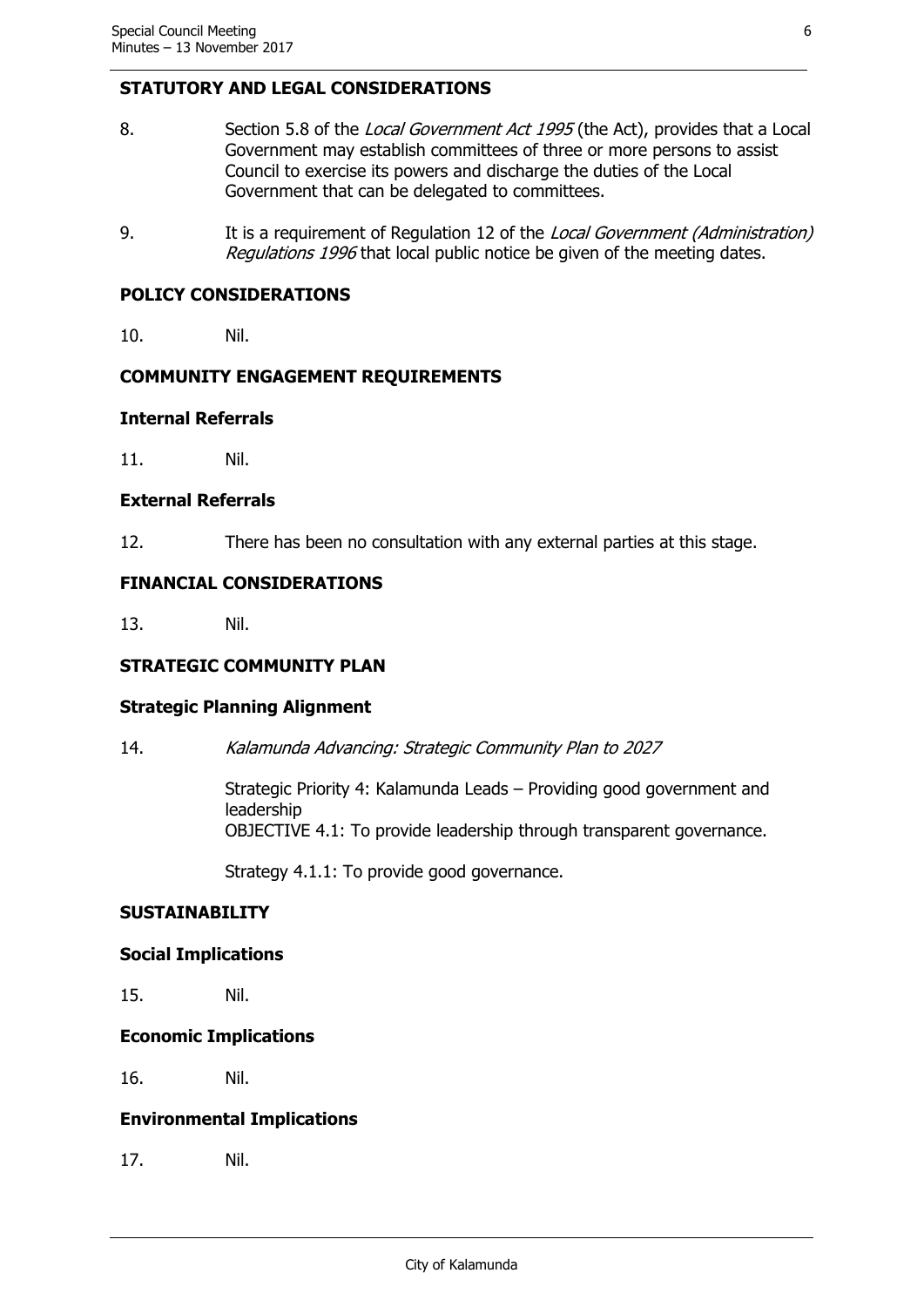# **RISK MANAGEMENT CONSIDERATIONS**

# 18. **Risk**: Community dissatisfaction with changing the date of the published Audit and Risk Committee Meetings. **Likelihood: Consequence Rating** Unlikely Insignificant Low

**Action/ Strategy** Ensure that the City's website is updated with details of the revised meeting date.

# **OFFICER COMMENT**

19. The amended meeting date for the Audit and Risk Committee enables the City to provide the Audit Findings Report to Council for their consideration.

# **Voting Requirements: Simple Majority**

RESOLVED SCM 208/2017

That Council:

- 1. Approve the change of date for the Audit & Risk Committee meeting scheduled for 20 November 2017 to the 27 November 2017.
- Moved: **Cr Tracy Destree**
- Seconded: **Cr Sara Lohmeyer**
- Vote: **CARRIED (6/0)**